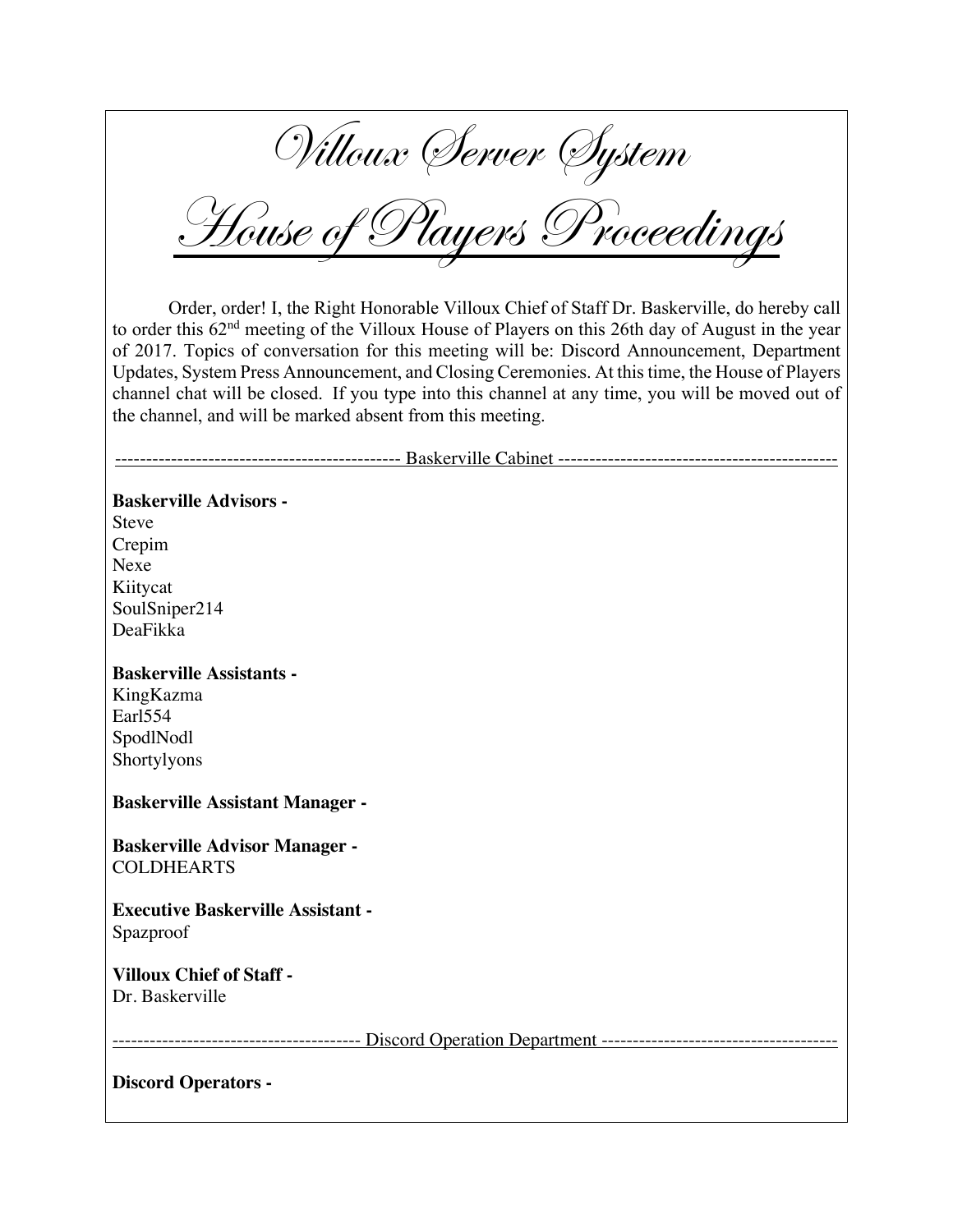| <b>Discord Operative Manager -</b>                                                         |
|--------------------------------------------------------------------------------------------|
| <b>Executive Discord Operator -</b><br>Cronus                                              |
|                                                                                            |
| <b>System Coders -</b>                                                                     |
| <b>System Host -</b>                                                                       |
| <b>Villoux's Realm Developers -</b>                                                        |
| <b>Villoux's Realm Developer Manager -</b>                                                 |
| <b>Coding Manager -</b>                                                                    |
| <b>Executive System Coder -</b><br>Jibram                                                  |
|                                                                                            |
| <b>System Press Officers -</b><br>VenomFilms<br>Trollmyster<br><b>FXZMAN</b><br>DasCoolGam |
| <b>Art Designers -</b><br>Armazard<br>Vzilefreak                                           |
| <b>Commercialists -</b>                                                                    |
| Radio Villoux DJs -<br>Skullslice                                                          |
| <b>Art Designer Manager -</b>                                                              |
| <b>Commercialist Manager -</b>                                                             |
| <b>Radio Villoux DJ Manager -</b><br>Solvausta                                             |
| <b>System Press Manager-</b>                                                               |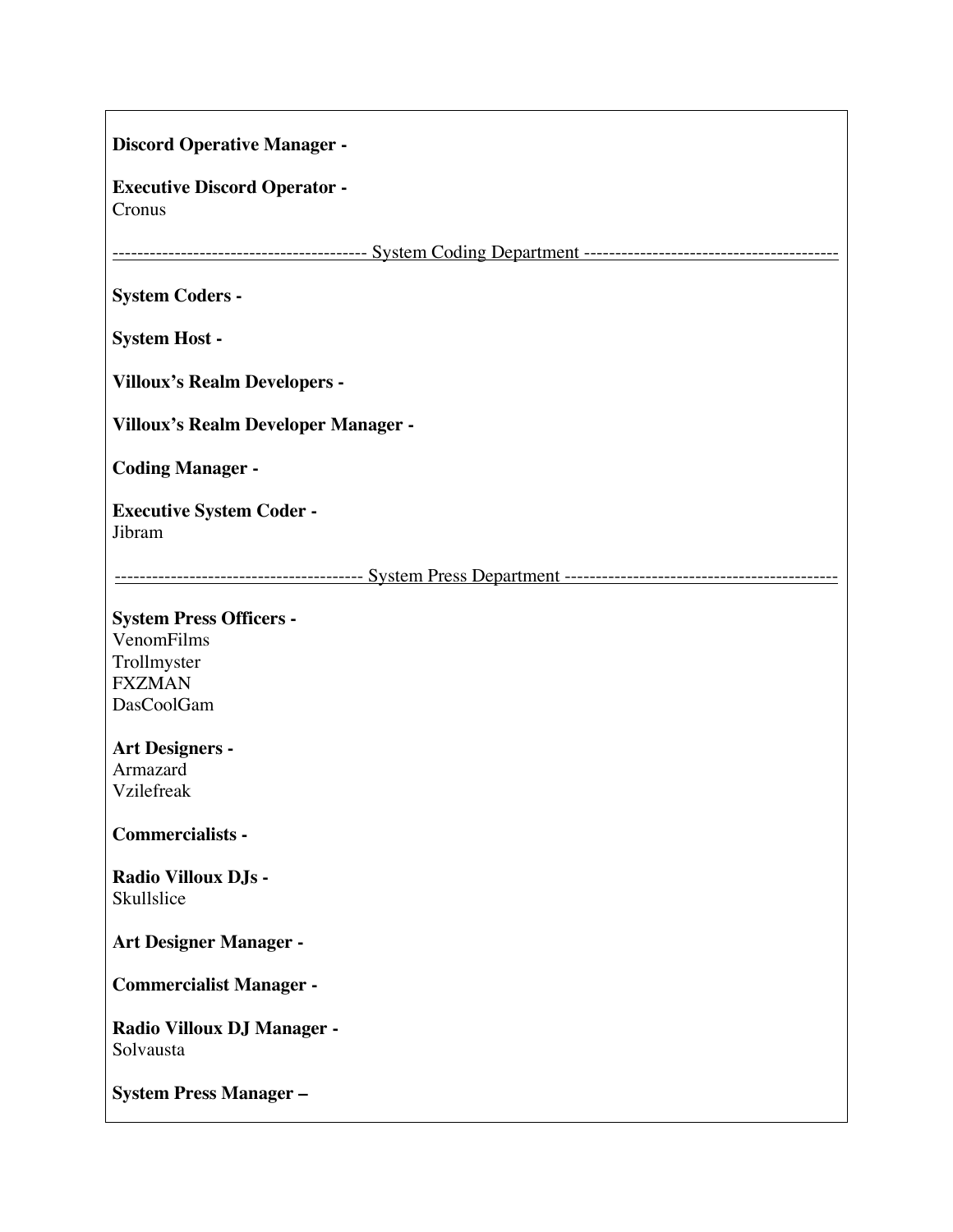#### **Executive Press Officer -**

IronRain

---------------------------------- TeamSpeak Operation Department ---------------------------------------

#### **TeamSpeak Operators -**

Makkapacca5 Weemee HK Tryndemere

#### **TeamSpeak Operative Manager**  sssNoMaDsss

#### **Executive TeamSpeak Operator -** Ace

-------------------------------------- League of Legends Department ---------------------------------------

## **League of Legends Tournament Directors -**

*EU West:*  DeadRusher Johni

*North America:* DagsonB

*Oceanic:*

**League of Legends Tournament Masters -** *EU West:*

*North America:*

*Oceanic:*

#### **League of Legends Department Chairman -** Fredrik

--------------------------------------- Realm of the Mad God Department ----------------------------------

## **Realm of the Mad God Dungeon Masters -** *European:* Nachoboyy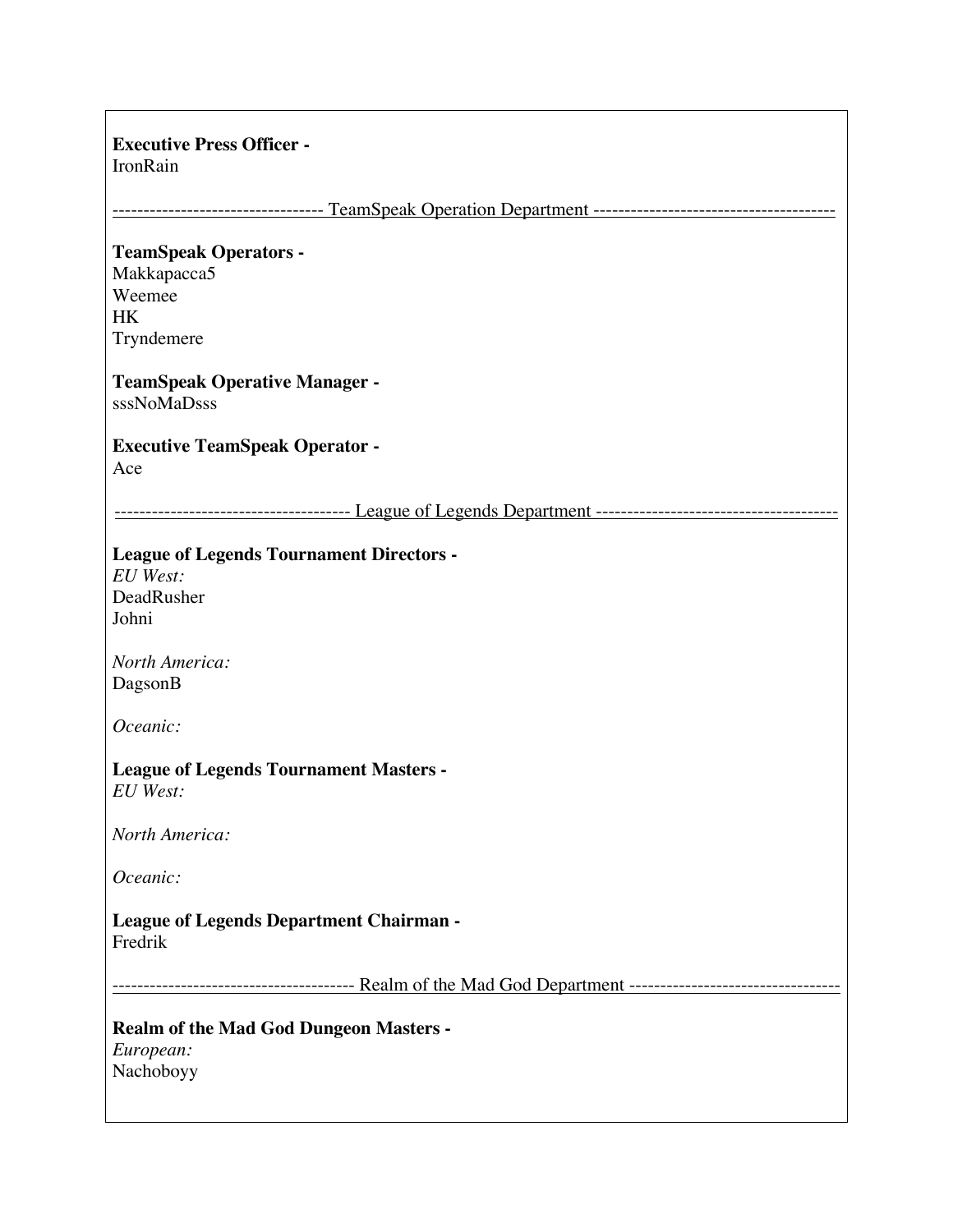| North American:                                                 |
|-----------------------------------------------------------------|
| Krpytonite                                                      |
| Oceanic:                                                        |
| Villoux's Realm:                                                |
| <b>Realm of the Mad God Guild Masters -</b><br>Esuma            |
| Tupupulala                                                      |
| <b>Realm of the Mad God Server Heads -</b><br>Herorider         |
| <b>Realm of the Mad God Department Chairman -</b><br>Orcript    |
|                                                                 |
|                                                                 |
| <b>Counter Strike Tournament Directors -</b>                    |
| Europe:                                                         |
| <b>FORUM</b>                                                    |
| <b>North America:</b>                                           |
| Einstein                                                        |
| Oceanic:                                                        |
| <b>Counter Strike Masters -</b>                                 |
| European:                                                       |
| <b>BUHTLA</b>                                                   |
| North American:                                                 |
| Oceanic:                                                        |
| <b>Counter Strike Server Heads -</b><br><b>Fried Hashbrowns</b> |
|                                                                 |
| <b>Counter Strike Department Chairman -</b><br>Aroxin           |
|                                                                 |
|                                                                 |
|                                                                 |
|                                                                 |
|                                                                 |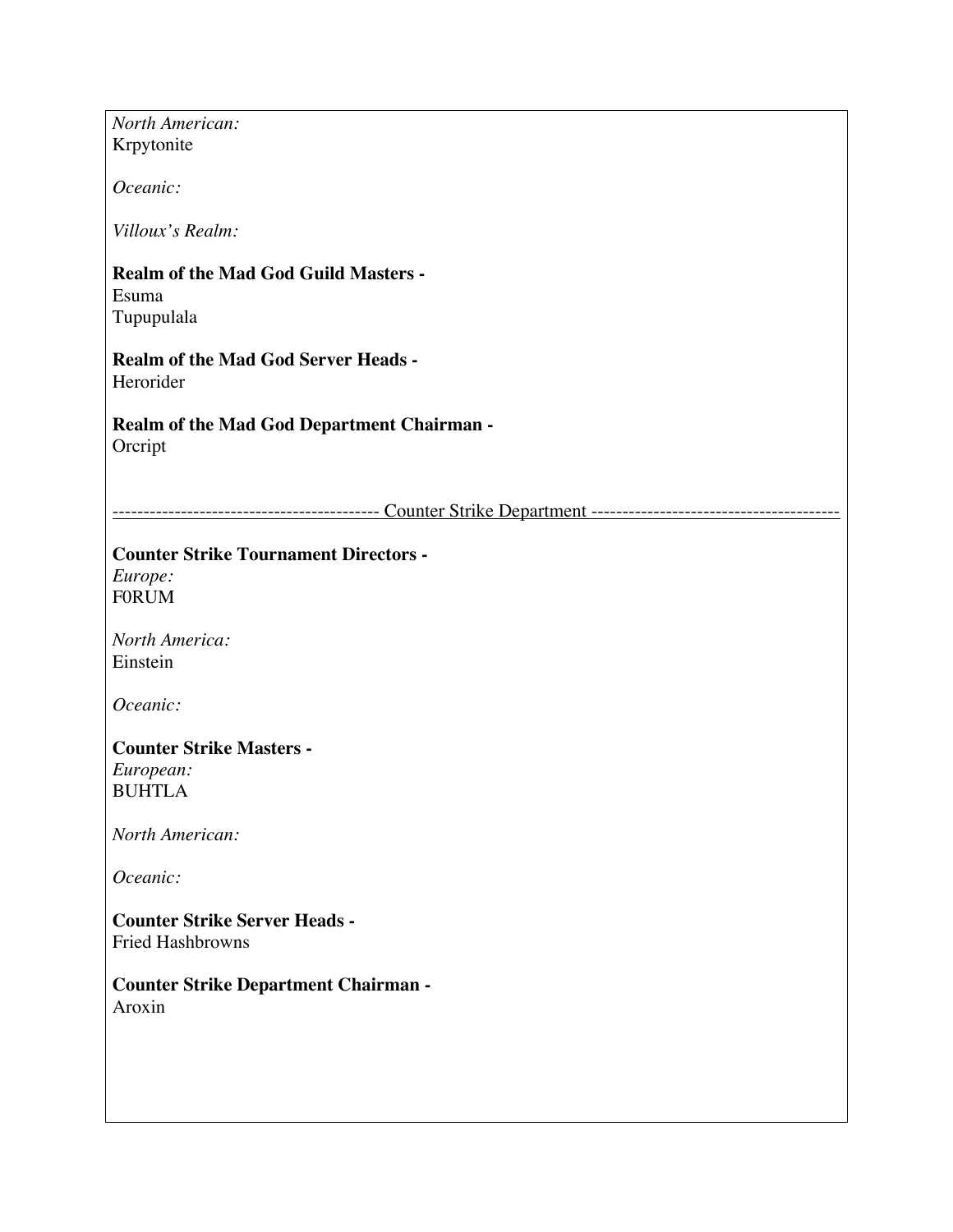Excused Absences:

The Baskerville Advisor, Crepim for Time Zone Differences

The Baskerville Advisor, Kiitycat for Time Zone Differences

The Baskerville Advisor, DeaFikka for Time Zone Differences

The Baskerville Assistant, SpodlNodl for Time Zone Differences

The Executive Baskerville Assistant, Spazproof for Time Zone Differences

The Executive System Coder, Jibram for Time Zone Differences

The System Art Designer, Armazard for Time Zone Differences The System Art Designer, Vzilefreak for Time Zone Differences

The TeamSpeak Operator, Tryndemere for Personal Issues The TeamSpeak Operator, HK for Time Zone Differences The TeamSpeak Operative Manager, sssNoMaDSss for Personal Issues The Executive TeamSpeak Operator, Ace for Time Zone Differences

The League of Legends Tournament Director, Johni for Time Zone Differences

The Realm of the Mad God Dungeon Master, Nachoboyy for Time Zone Differences The Realm of the Mad God Guild Master, Esuma for Time Zone Differences The Realm of the Mad God Guild Master Tupupulala for Time Zone Differences The Realm of the Mad God Server Head, Herorider for Time Zone Differences The Realm of the Mad God Department Chairman, Orcript for Time Zone Differences

The Counter Strike Tournament Director, F0RUM for Time Zone Differences The Counter Strike Tournament Master, BUHTLA for Time Zone Differences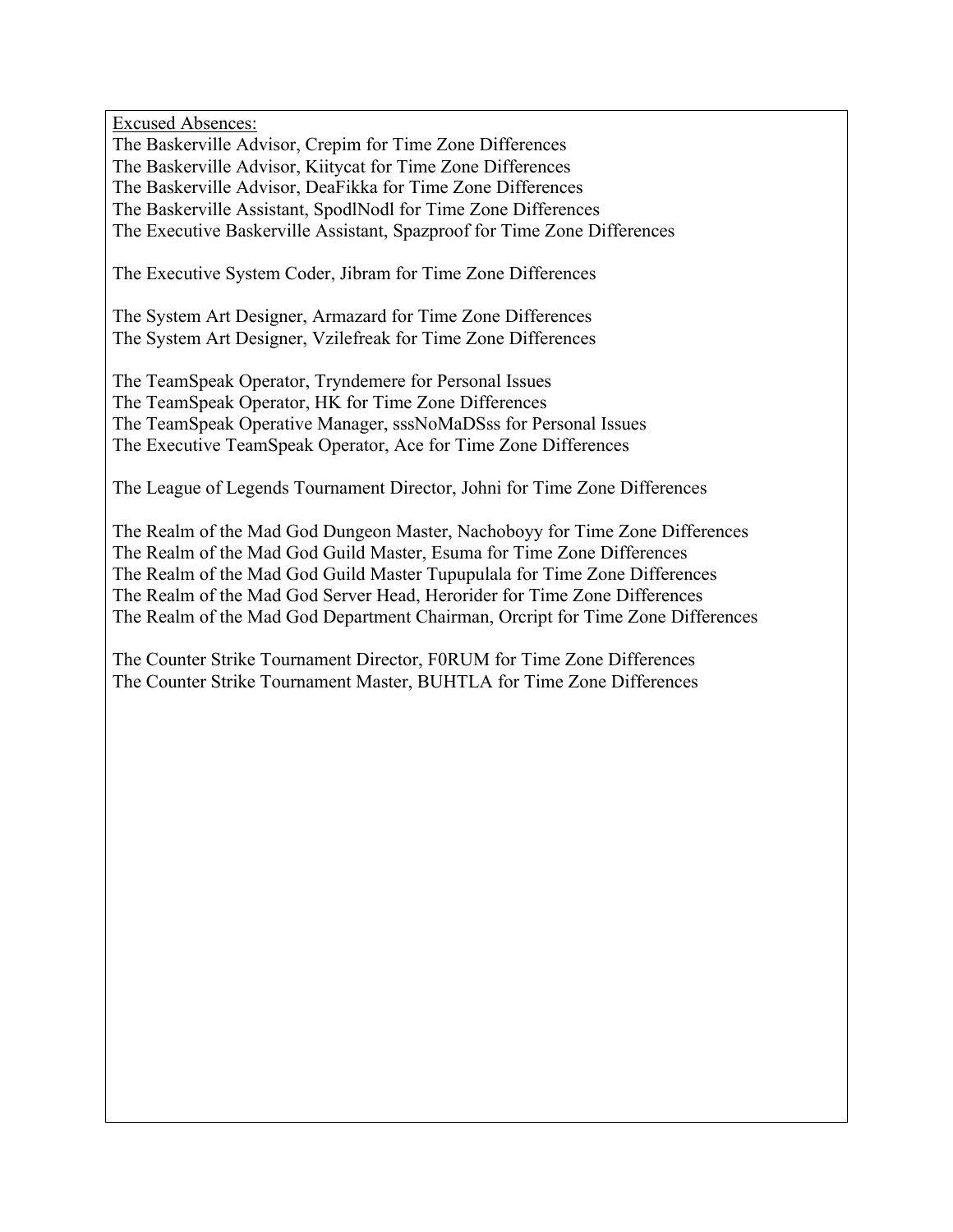Unexcused Absences: The Baskerville Advisor, Steve

The System Press Officer, Trollmyster The System Press Officer, FXZMAN The Radio Villoux DJ, Skullslice The Radio Villoux DJ Manager, Solvausta

The TeamSpeak Operator, Makkapacca5

The League of Legends Tournament Director, DagsonB

The Realm of the Mad God Dungeon Master, Kryptonite

The Counter Strike Tournament Director, Einstein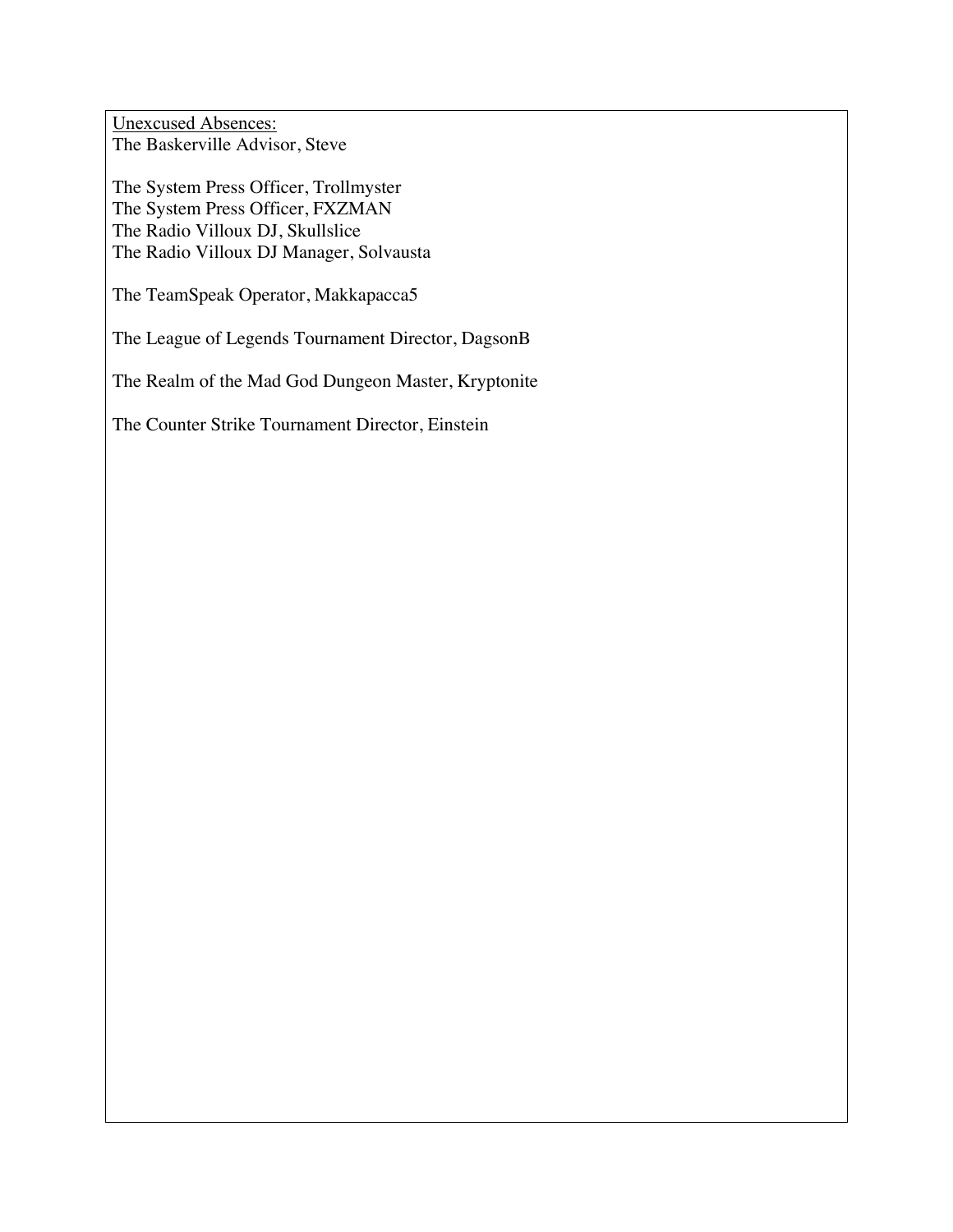## Discord Announcement as Read by Dr. Baskerville

Good evening, Villoux House of Players. Our meeting tonight will take a different approach to the standard House of Players meeting in that rather than having multiple speakers, I will be the sole presenter in order to conserve time and prioritize what will be a large announcement for the future of our system. As many of you know, Villoux has relied on TeamSpeak to be our base of communications since 2011. The application itself is among the best, if not the best, when it comes to public VoIP programs. It has stood the test of time on many accounts outliving or dwarfing its greatest competitors, such as Mumble, Ventrillo, CurseChat, and many more. It provides far better organization than can be achieved through Skype or oooVoo, and it has superior programming than newer, limited VoIPs like Discord. Despite all of these facts, the general public for the games which Villoux sponsors have shown a clear shift in preference from TeamSpeak to Discord. This is evident in the decreasing amount of TeamSpeak traffic on Villoux's own TeamSpeak server. Whereas it is the universal sentiment of all Grand Council Members that TeamSpeak is a far superior, more developed, easier to use, and overall better program than Discord, we realize that our opinion is not the sole factor that should drive Villoux into the future. It is Villoux's ability to modernize and adapt to the ever-changing world that has kept us alive as a strong community for the past seven and a half years. It is clear that the users playing our games prefer to communicate via Discord, and, as such, it is only logical that Villoux announces the launch of our own Discord server. This will be the first time in the system's history that we have sponsored two channels of communication at the same time, but it will not be the first time that we have changed our means of communication. When we were founded in 2010, we operated via IRC – simple chatrooms that allowed us to manage the affairs of the system. It became evident to us that this situation was not optimal, so we moved to VoIP and TeamSpeak. Now in 2017, we realize that the VoIP of our choice is no longer the most optimal candidate, ergo our decision to launch a Discord server. Not unlike what happened in 2011, the Grand Council has identified a way to make the system function more successfully, however, before I continue with the explanation of Discord's integration into the system, I would first like to explain what will become of our TeamSpeak server.

As stated, TeamSpeak is the clear preference for all Grand Council members, and the application's ability to display channel descriptions, IP addresses, and several more functions that Discord lacks makes us unable to leave the server altogether. Villoux's TeamSpeak server will continue to operate exactly as it does now and the TeamSpeak Ordinance and the TeamSpeak Operation Department will remain unaffected by the launch of Discord. TeamSpeak will continue to be considered Villoux's "base of operations" and, as such, all official government meetings, such as the House of Players and Grand Council meetings, will continue to occur on TeamSpeak. The System Press Department will continue to advertise Villoux's TeamSpeak server, and Villoux's other servers, such as Villoux's Realm and the Villoux Surfing Server, will continue to offer exclusive rewards to their users for using TeamSpeak. Furthermore, all users on Villoux's Discord server will be encouraged to also stay active on Villoux's TeamSpeak server, as most events in the system, such as the Realm of the Mad God dungeon runs and League of Legends and Counter Strike tournaments, will occur here. With so much staying the same in Villoux, you may find yourself asking what purpose the Villoux Discord server will serve if the TeamSpeak server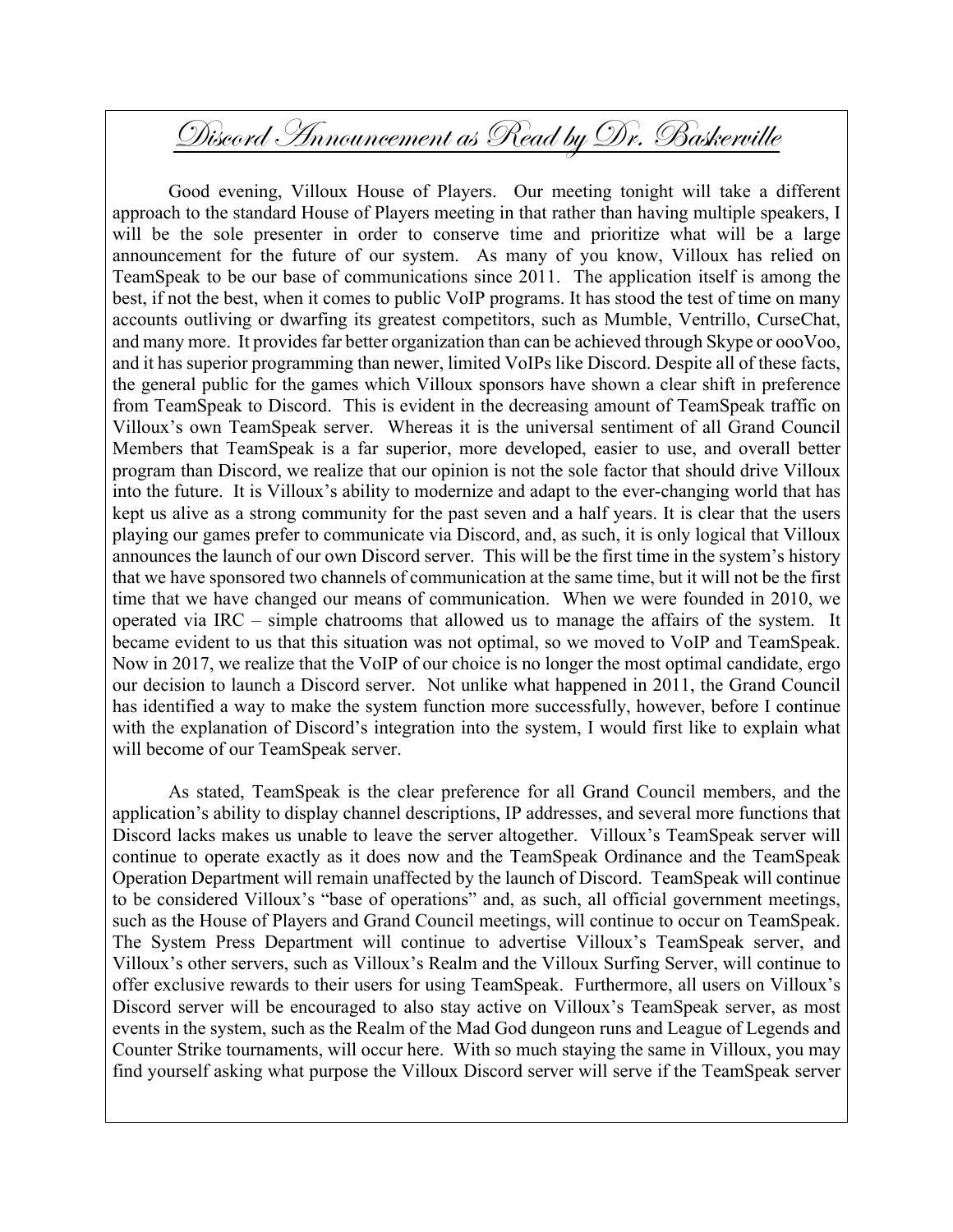continues to perform all of these functions, which brings me to my next talking point – the Discord server itself.

Villoux's Discord server's goals are twofold. Firstly, we aim to recapture the many users our TeamSpeak server has lost in the past months from people that have stopped using TeamSpeak. There have been dozens of users that have left Villoux not because of dissatisfaction with the system, but because they simply no longer use TeamSpeak. The Department Chairmen and I will be reaching out to several of these users and inviting them to join Villoux once again. We hope that from amongst them we will find several new staff hires and loyal Villouxians that will do what they can to ensure the success of their community. The second goal is to attract new users – users that have ignored Villoux's posts about a TeamSpeak server or simply never knew that Villoux existed. We wish to show as many people as possible the excellence of our system and encourage them to join us in our expansion. The way we plan on captivating them is through the same methods we have relied on since our establishment – a welcoming and friendly community, a just and professional administrative branch, lucrative events in-game, a secure and reliable place for communicating, respectable and attentive leaders, and the assurance that every user's voice is able to herd. If we are to successfully illustrate these traits, there is no doubt in my mind that our Discord server will grow to be as prosperous as our TeamSpeak sever.

With the assistance of my fellow Grand Council Members, the Villoux Discord server is online and mostly operational. With all new launches from the system, we prefer to have a Villoux beta testing period in which only Villoux users are allowed to use the server and report any errors, glitches, or recommendations they may have. This will be the case with Villoux's Discord server. After we conclude our meeting this evening, I will post the link to Villoux's Discord server and invite all members of the House to join me there and begin testing it. If you come across anything that is not working properly, realize you have permissions you should not have, or have any recommendations, please send them to me via email. Once connected to the Discord server, please message me there and I will reward you with Discord's equivalent to a badge on TeamSpeak. Our Discord server will also offer team and guild channels for those users eligible to receive them. The requirements to each are the same as they are on TeamSpeak. It should be noted that if you already have a team or guild channel on TeamSpeak, you will need to apply for one separately on Discord. The Discord and TeamSpeak group channels will be administrated individually.

Also like our TeamSpeak server, the Discord server will be overseen by a Discord Operation Department. The department will have ten positions for Discord Operators, one position for a Discord Operative Manager, and will be led by the Executive Discord Operator. Being an executive position, the Executive Discord Operator will also serve as a member of Villoux's Grand Council. The user given the honor of serving as Villoux's first Executive Discord Operator has previously served the Grand Council as the Executive Baskerville Assistant, Executive System Coder, and Executive System Press Officer, amongst many other junior and senior staff positions. On behalf of the Grand Council which he now serves, I would like to congratulate the honorable Mr. Cronus on his new position. Mr. Cronus will be singularly operating the Discord server with minor assistance from the other Grand Council Members for the time being, but is very eager to hire Discord Operators. In order to become a Discord Operator, a user must take and pass with at least 80% a Discord Operator Test. These tests are designed to confirm an individual's ability to use the Discord Ordinance, which is the document that governs how the Discord server is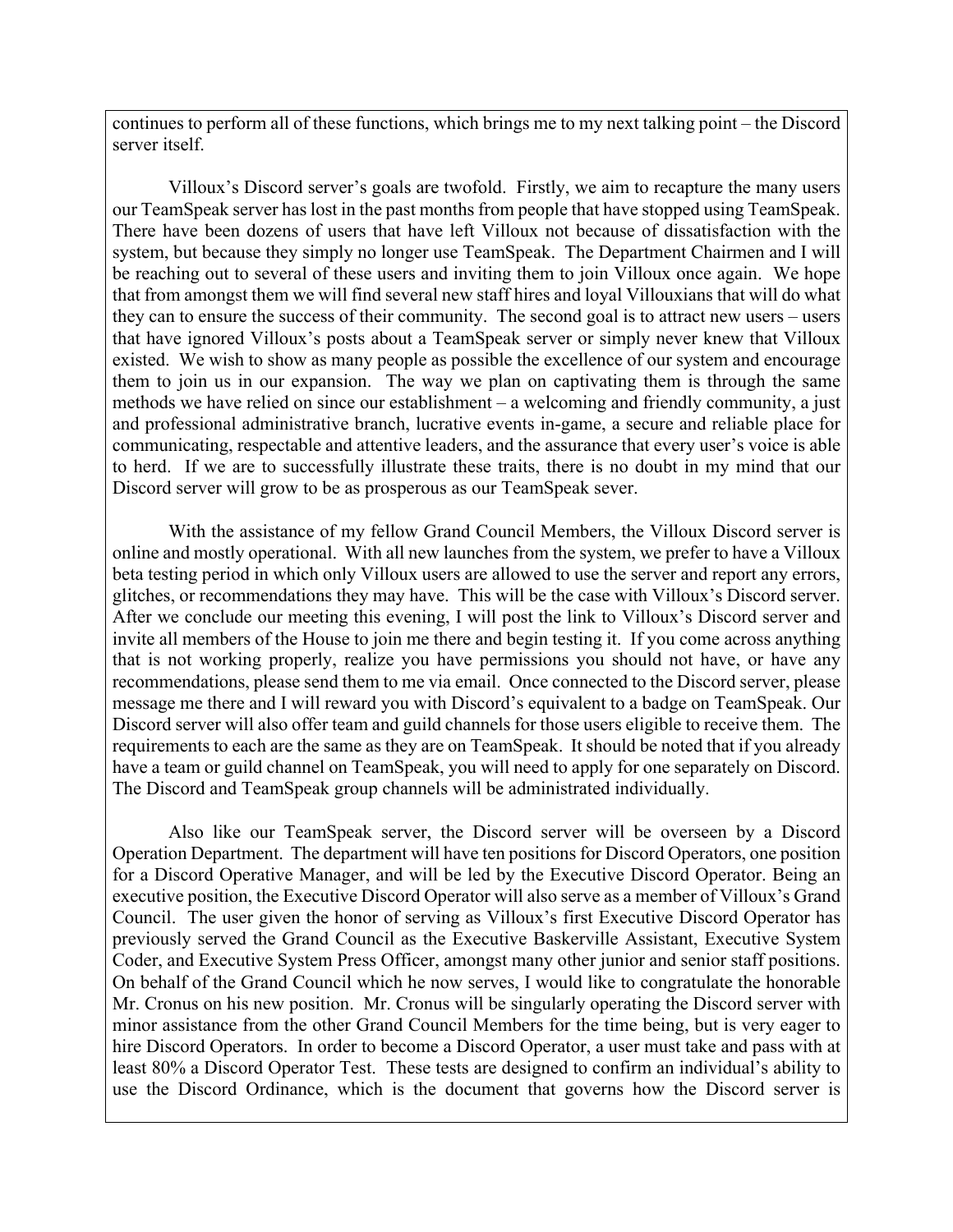administrated. If this process sounds familiar, it is because it is the exact same process that the TeamSpeak Operation Department employs to vet its staff members. If you are interested in being reassigned from your current position to become a Discord Operator, please contact Mr. Cronus after tonight's meeting.

It is my sincere hope that my speech tonight has made you excited both for the launch of Villoux's Discord server and the system's future in general. We will closely examine that traffic flow between Discord and TeamSpeak and report back on our findings at next month's System Census Results. With all of this information being said, I will now open the floor to any questions, comments, or concerns in regard to our Discord announcement.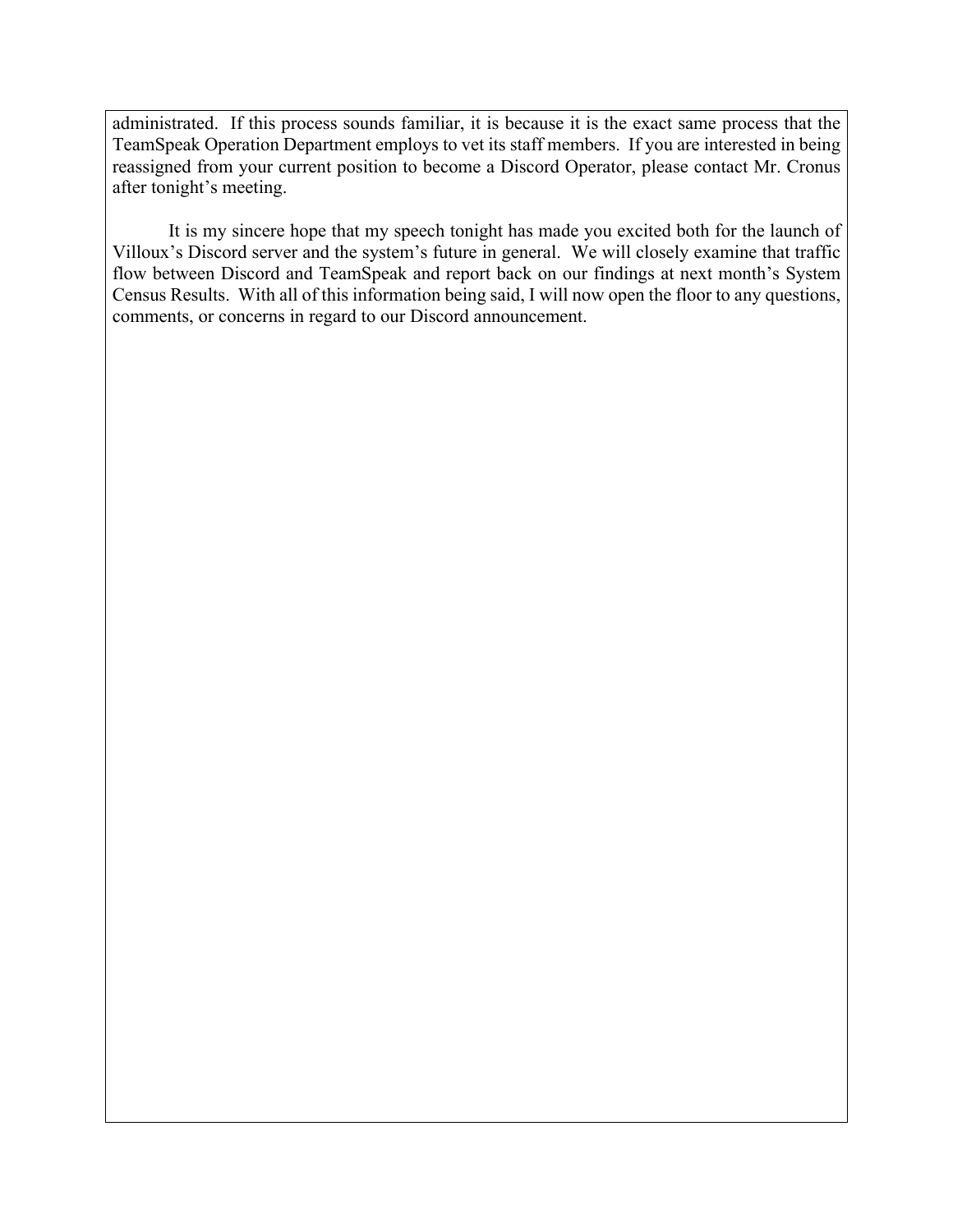# Department Updates as Read by Dr. Baskerville

With there being no further questions, comments, or concerns in regard to the Discord Operation Department, we will now move to the department updates for Villoux's three gaming departments. Since the main focus of our meeting this evening is our Discord server, I shall do my best to keep these updates short. As usual, we will begin with our largest department, the League of Legends Department. The League of Legends Department Chairman, Mr. Fredrik decided to cancel what would be his fourth EU West League of Legends tournament this month due to the number of users that were unavailable due to their summer vacations. He plans on working with his Tournament Directors to resume hosting the EU West tournaments next month. He has also hired a new North American Tournament Director, Mr. DagsonB, who will be helping him reestablish our North American League of Legends tournaments. Mr. Fredrik and Mr. Dagson will be working closely with one another over the course of the next month to host the 30<sup>th</sup> North American League of Legends tournament either next month or in October. Tournaments aside, Mr. Fredrik is also looking forward to the launch of the Discord server and the prospective new teams that it will bring to his department. As I outlined in the Discord Announcement, any team on TeamSpeak that wishes to also be represented on Discord will simply need to contact Mr. Fredrik and inform him of their desire. Mr. Fredrik has said that he will be more than pleased to work with them on their transition. At this time, I will take any questions, comments, or concerns in regard to the League of Legends Department.

If there are no further questions, comments, or concerns in regard to the League of Legends Department, we will move to the system's second largest department, the Realm of the Mad God Department. The Realm of the Mad God Department Chairman, Mr. Orcript, is perhaps the most excited of the Grand Council Members about the launch of the Discord server. The general user in Realm of the Mad God is more familiar with Discord than they are TeamSpeak, and, since no download is required, they are far more likely to join the Discord server. Since his appointment as Department Chairman, Mr. Orcript has seen a hefty decrease in users within his department. I wish to stress that this is due to no fault of his own, merely the fact that most Realm players have shifted to Discord. Mr. Orcript will be working diligently on reengaging several of the members that have been lost to Discord by inviting them to Villoux's Discord server. Mr. Orcript will also continue to campaign to have guilds join the system, noting the benefits of do so such as access to the System Press Department, ability to have all guild disputes mediated by non-partial parties, first access to all Villoux-sponsored runs, exclusive rewards on our private server Villoux's Realm, and, of course, the overall support from a community like Villoux. Speaking of Villoux's Realm, Mr. Orcript and the Server Head of Villoux's Realm, Mr. Herorider have been working with the former Realm of the Mad God Department Chairman, Mr. Silent on bringing the server back online after months of downtime. The current dilemma Mr. Orcript and Mr. Herorider face are loading and organizing the completed server files onto our hosts' VPS. Mr. Herorider is simply unfamiliar with this process and whereas Mr. Orcript knows how to do it, his Internet connection is not sufficient enough to do it. Normally in this circumstance, they would rely on the System Coding Department for assistance, but our Executive System Coder, Sen. Jibram is currently studying abroad in South Korea and is unable to provide the necessary assistance due to time zone differences. This is why Mr. Orcript and Mr. Herorider are relying on Mr. Silent, but, since Mr. Silent is not officially a member of Villoux's staff and is merely working out of the kindness of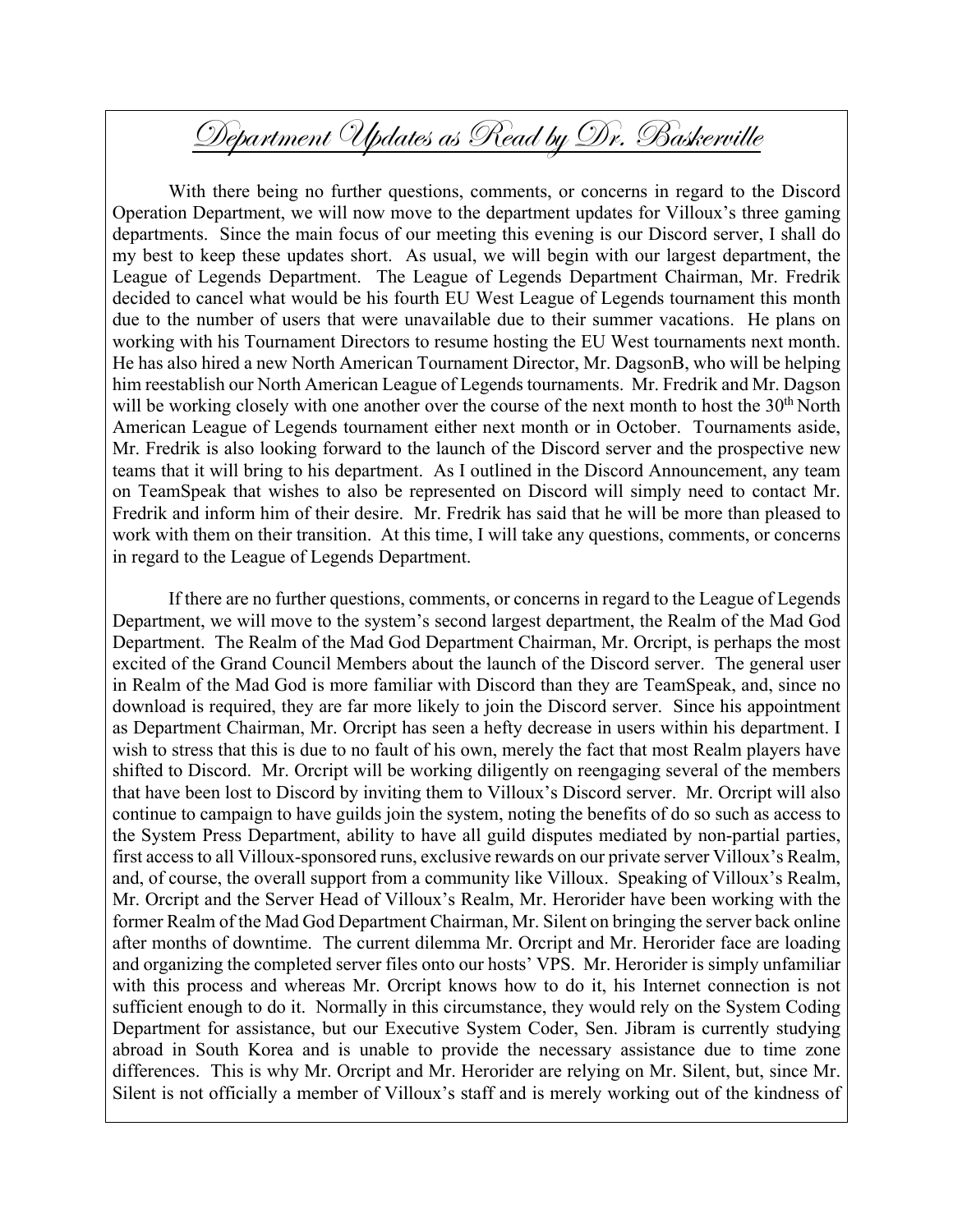his own heart, he is taking longer than anticipated to have the files up and running. Mr. Orcript and Mr. Herorider will continue to do what they can in lieu of encouraging Mr. Silent to get his job done as well and quickly as possible, but are open to any assistance from anyone who has experience in managing Realm server files. Other than that, Mr. Orcript only wished to say that he has enjoyed hosting more dungeon runs than usual this month given that it was "Month of the Mad God". He reports that most of his runs were well-attended and proved to be successful for those in attendance. With that being said, I will take any questions, comments, or concerns in regard to the Realm of the Mad God Department.

If there are no further questions, comments, or concerns in regard to the Realm of the Mad God Department, we will move to the system's third largest department, the Counter Strike Department. Earlier this evening, the Grand Council accepted the resignation of former Counter Strike Department Chairman, Mr. DeaFikka. Mr. DeaFikka found that he no longer had the passion for the game necessary to serve as a Department Chairman and has instead joined my Cabinet as one of my Baskerville Advisors. The Grand Council then moved to name the former Baskerville Assistant Manager, Mr. Aroxin as the new Counter Strike Department Chairman. Mr. Aroxin's first goal as Department Chairman will be achieving a goal Mr. DeaFikka never reached – hosting monthly European Counter Strike tournaments. Mr. Aroxin will immediately begin searching for Tournament Directors and looking from support for his department's team captains. Once he has European tournaments underway, he will begin exploring the possibility of hosting tournaments for North America and Oceania. Mr. Aroxin's secondary focus will be on the Villoux Surfing Server, which was never able to launch under Mr. DeaFikka. The Server Head of that server, Mr. FriedHashbrowns, failed to provide Mr. DeaFikka with a suitable candidate to manage the server's server files. As stated earlier in the meeting, this would normally fall to the System Coding Department, but Sen. Jibram is unavailable. Mr. Aroxin will attempt to work with Mr. FriedHashbrowns to find a suitable System Coder to manage the server's files, or will begin searching for a Server Head with the proper connections. Mr. Aroxin hopes to achieve both of these goals by the end of next month. I will now open the floor to any questions, comments, or concerns in regard to the Counter Strike Department.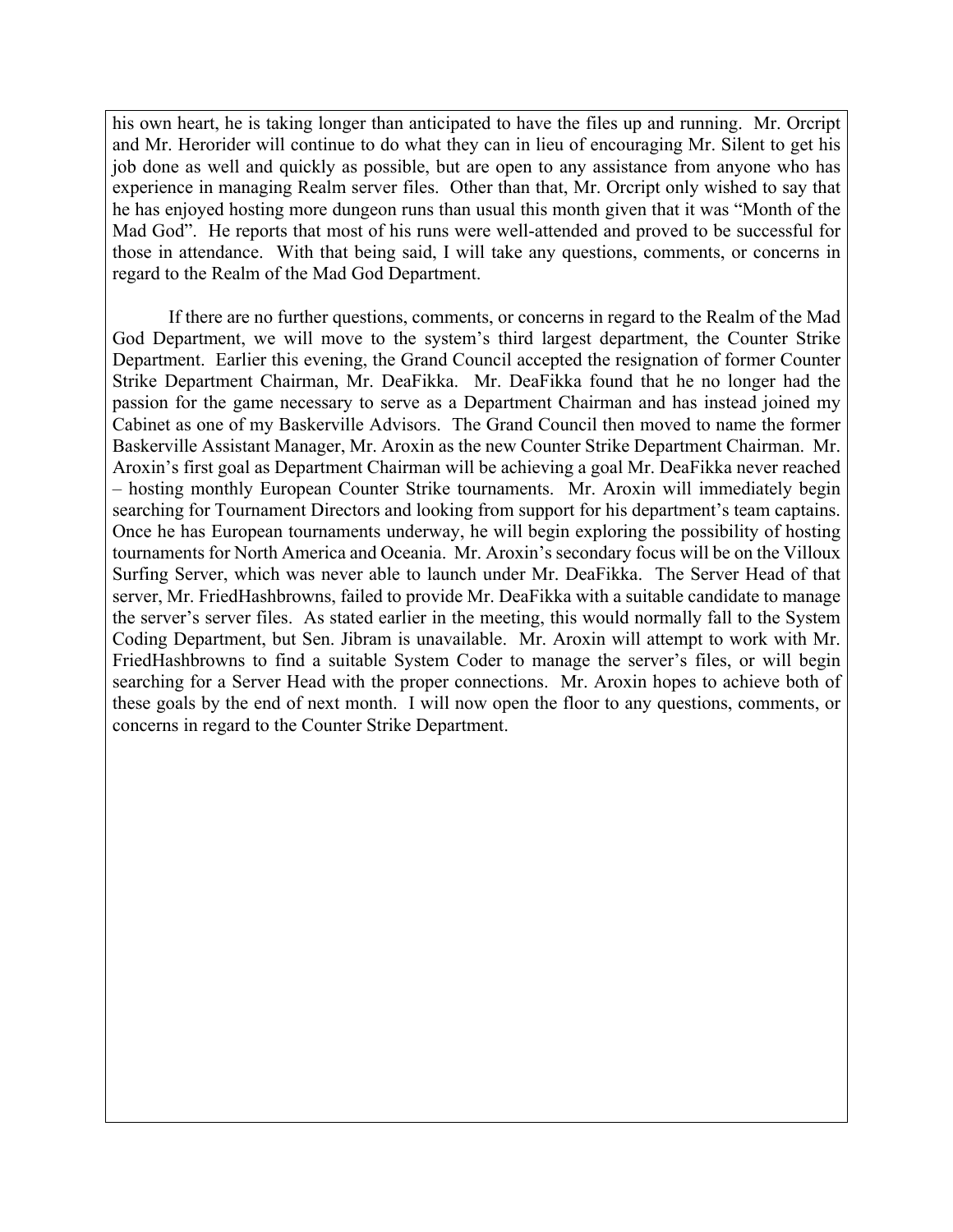# System Press Announcement as Read by Dr. Baskerville

If there are no further questions, comments, or concerns in regard to the Counter Strike Department, we will conclude this evening's department updates and move to the System Press Announcement. The first point that should be made about the System Press Department is that the former Executive System Press Officer, Mr. Qmen has resigned. At the Grand Council meeting, the Grand Council accepted his resignation and appointed the former Executive System Press Officer, Mr. IronRain back into that position. Mr. IronRain had previously served as the Executive System Press Officer from November 2015 to March of this year. He has returned to the system refreshed and enthusiastic about being able to provide the much-needed assistance Villoux requires when it comes to the System Press Department. Mr. IronRain will resume ongoing projects that were left undone by Mr. Qmen and hopes to freshen things up in the department.

For the Press division, Mr. IronRain plans on resuming the Press Newsletters, which are the newsletters sent to every Press Officer each week with a list of links to Villoux posts across the Internet. Mr. IronRain was well-known for discovering many lucrative places for Villoux to post, so I am looking very forward to seeing what rewards he will be able to bring the system this time. His main advertising goal will be the Villoux Discord server, but he will shift his focus to Villoux's Realm and Villoux's Surfing Server when those servers are online. He also plans on assisting in advertising for the League of Legends and Counter Strike tournaments, as well as each event hosted by the Realm of the Mad God Department. With Mr. IronRain and the System Press Department's assistance, the Chairman Committee is looking very forward to higher turnout at all of their future events.

With the System Art Design division, Mr. IronRain plans on continuing to rely on the work of our System Art Designer, Sen. Armazard for Villoux's magnificent TeamSpeak banners and website artwork, and the work of System Art Designer, Sen. Vzilefreak for the stunning Grand Council portraits. His only task with the System Art Design division will be working with the Realm of the Mad God Server Head, Mr. Herorider in hiring System Spriters to assist in the pixel art on Villoux's Realm.

For the System Commercialist division, Mr. IronRain will be readopting his old goal of hiring a System Commercialist for each of our gaming departments to help increase traffic. He is open to recommendations for Commercialists, which should be submitted via email to  $pres@villoux.com.$  There should be much more information about this process at our next meeting, which will hopefully include new Commercialists.

The Radio Villoux division is also of great interest to Mr. IronRain and he looks forward to working with our Radio Villoux DJ Manager, Mr. Solvausta in breathing new life into the events. Part of this will include hiring active Radio Villoux DJs to regularly play music on Villoux's Discord server. One of the new features on the Discord server will be a music bot that provides more control to DJs than able to be achieved through the plugins used by TeamSpeak. Mr. IronRain and Mr. Solvausta will begin testing Radio Villoux events on Discord to see if turnout is more poignant there than it has been on TeamSpeak.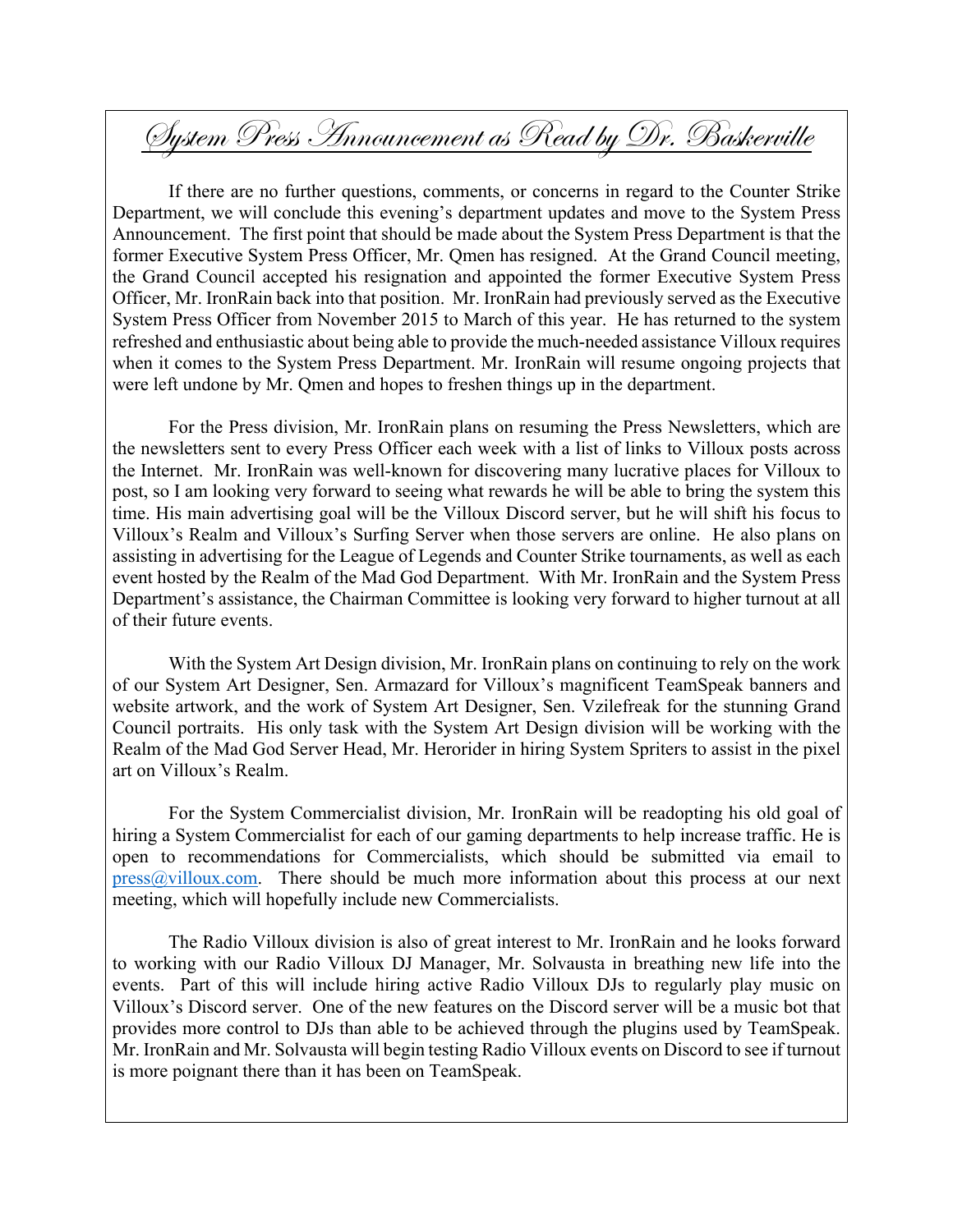Finally, Mr. IronRain is also tasked with the Misc. Gaming spacer and the development of new departments for Villoux. A major concern of Mr. IronRain is that no department was ever incorporated into the system after the StarBreak Department was disbanded in March. Mr. IronRain will be speaking with the new users on the Discord server about what games they would like to see added to Villoux, and, hopefully, find one amongst them that is willing to begin work on a new section as section leader. Though he is not confident they will be able to become departments, Mr. IronRain is also willing to work with our current section leaders in expanding what they have.

In conclusion, I wish to iterate to Mr. IronRain that the Grand Council is honored and privileged to have him return as one of its members. In my many years of serving as Villoux's Chief of Staff, I can say with certainty that Mr. IronRain was the strongest Executive System Press Officer with which the system was ever blessed, and it is my most sincere hope that he continues to live up to that reputation and prove to be the much needed boost the system needs. Mr. IronRain, please know that you have the support of myself, the Grand Council, and, indeed, of Villouxians new and old in achieving your ambitions.